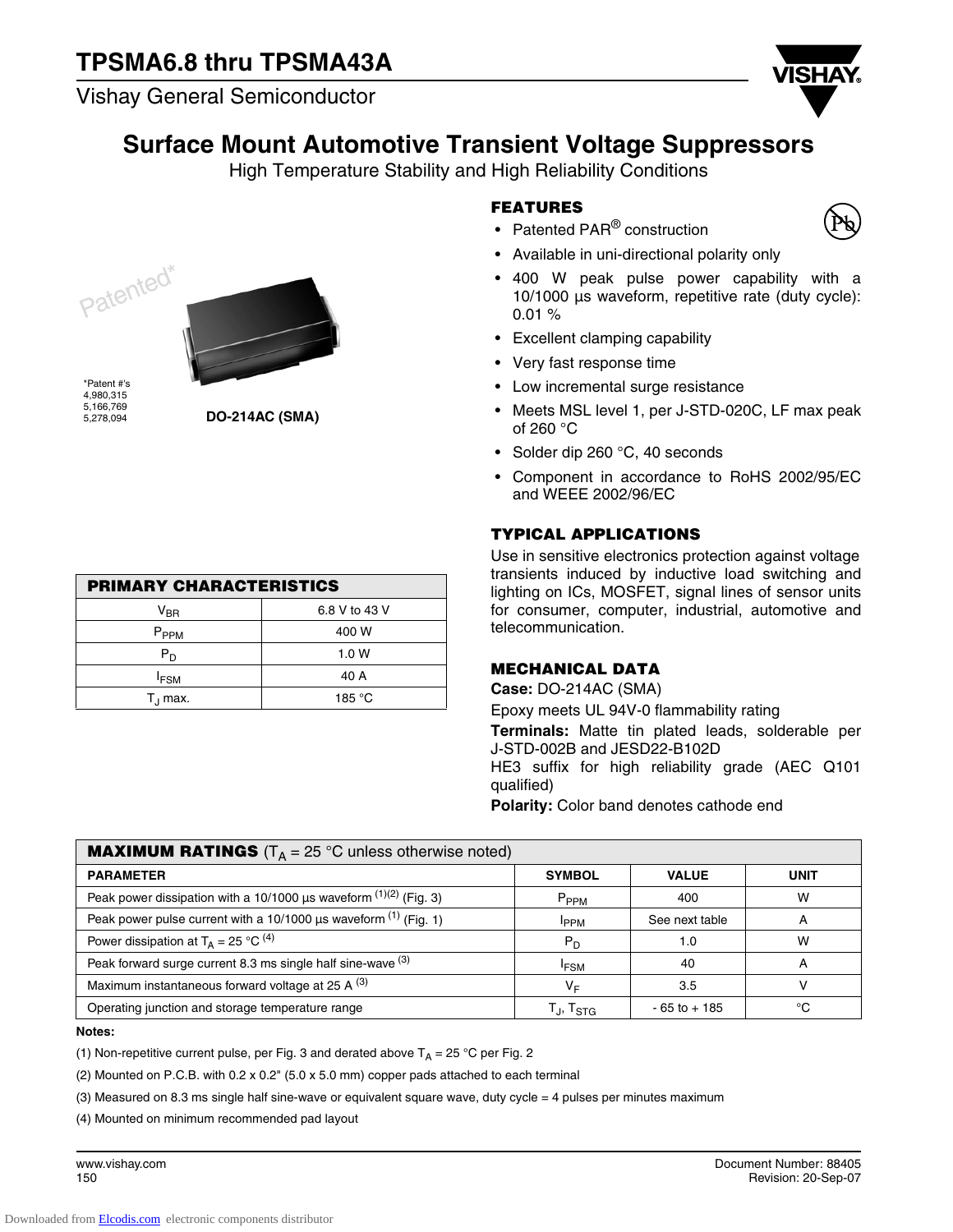

# **TPSMA6.8 thru TPSMA43A**

Vishay General Semiconductor

| <b>ELECTRICAL CHARACTERISTICS</b> ( $T_A = 25$ °C unless otherwise noted) |                                                |       |                                                                                          |                                             |                                                               |                                                                                          |                                                                                                                  |                                                                                                                 |                                                                                        |
|---------------------------------------------------------------------------|------------------------------------------------|-------|------------------------------------------------------------------------------------------|---------------------------------------------|---------------------------------------------------------------|------------------------------------------------------------------------------------------|------------------------------------------------------------------------------------------------------------------|-----------------------------------------------------------------------------------------------------------------|----------------------------------------------------------------------------------------|
| <b>DEVICE</b>                                                             | <b>DEVICE</b><br><b>MARKING</b><br><b>CODE</b> | MIN   | <b>BREAKDOWN</b><br><b>VOLTAGE</b><br>$V_{BR}$ <sup>(1)</sup> AT $I_T$ (V)<br><b>MAX</b> | <b>TEST</b><br><b>CURRENT</b><br>$I_T$ (mA) | <b>STAND-</b><br><b>OFF</b><br><b>VOLTAGE</b><br>$V_{WM} (V)$ | <b>MAXIMUM</b><br><b>REVERSE</b><br><b>LEAKAGE</b><br>AT V <sub>WM</sub><br>$I_R(\mu A)$ | $T_J = 150 °C$<br><b>MAXIMUM</b><br><b>REVERSE</b><br><b>LEAKAGE AT</b><br><b>V<sub>WM</sub></b><br>$I_D(\mu A)$ | <b>MAXIMUM</b><br><b>PEAK</b><br><b>PULSE</b><br><b>SURGE</b><br><b>CURRENT</b><br>$I_{PPM}$ <sup>(2)</sup> (A) | <b>MAXIMUM</b><br><b>CLAMPING</b><br><b>VOLTAGE</b><br>AT I <sub>PPM</sub><br>$V_C(V)$ |
| TPSMA6.8                                                                  | <b>ADP</b>                                     | 6.12  | 7.48                                                                                     | 10                                          | 5.50                                                          | 300                                                                                      | 1000                                                                                                             | 37.0                                                                                                            | 10.8                                                                                   |
| TPSMA6.8A                                                                 | <b>AEP</b>                                     | 6.45  | 7.14                                                                                     | 10                                          | 5.80                                                          | 300                                                                                      | 1000                                                                                                             | 38.1                                                                                                            | 10.5                                                                                   |
| TPSMA7.5                                                                  | <b>AFP</b>                                     | 6.75  | 8.25                                                                                     | 10                                          | 6.05                                                          | 150                                                                                      | 500                                                                                                              | 34.2                                                                                                            | 11.7                                                                                   |
| TPSMA7.5A                                                                 | <b>AGP</b>                                     | 7.13  | 7.88                                                                                     | 10                                          | 6.40                                                          | 150                                                                                      | 500                                                                                                              | 35.4                                                                                                            | 11.3                                                                                   |
| TPSMA8.2                                                                  | AHP                                            | 7.38  | 9.02                                                                                     | 10                                          | 6.63                                                          | 50                                                                                       | 200                                                                                                              | 32.0                                                                                                            | 12.5                                                                                   |
| TPSMA8.2A                                                                 | <b>AKP</b>                                     | 7.79  | 8.61                                                                                     | $10$                                        | 7.02                                                          | 50                                                                                       | 200                                                                                                              | 33.1                                                                                                            | 12.1                                                                                   |
| TPSMA9.1                                                                  | <b>ALP</b>                                     | 8.19  | 10.00                                                                                    | 1.0                                         | 7.37                                                          | $10$                                                                                     | 50                                                                                                               | 29.0                                                                                                            | 13.8                                                                                   |
| TPSMA9.1A                                                                 | <b>AMP</b>                                     | 8.65  | 9.55                                                                                     | 1.0                                         | 7.78                                                          | $10$                                                                                     | 50                                                                                                               | 29.9                                                                                                            | 13.0                                                                                   |
| TPSMA10                                                                   | <b>ANP</b>                                     | 9.00  | 11.00                                                                                    | 1.0                                         | 8.10                                                          | 5.0                                                                                      | 20                                                                                                               | 26.7                                                                                                            | 15.0                                                                                   |
| TPSMA10A                                                                  | <b>APP</b>                                     | 9.50  | 10.50                                                                                    | 1.0                                         | 8.65                                                          | 5.0                                                                                      | 20                                                                                                               | 27.6                                                                                                            | 14.5                                                                                   |
| TPSMA11                                                                   | <b>AQP</b>                                     | 9.90  | 12.10                                                                                    | 1.0                                         | 8.92                                                          | 1.0                                                                                      | 5.0                                                                                                              | 24.7                                                                                                            | 16.2                                                                                   |
| TPSMA11A                                                                  | <b>ARP</b>                                     | 10.50 | 11.60                                                                                    | 1.0                                         | 9.40                                                          | 1.0                                                                                      | $5.0\,$                                                                                                          | 25.6                                                                                                            | 15.6                                                                                   |
| TPSMA12                                                                   | <b>ASP</b>                                     | 10.80 | 13.20                                                                                    | 1.0                                         | 9.72                                                          | 1.0                                                                                      | 5.0                                                                                                              | 23.1                                                                                                            | 17.3                                                                                   |
| TPSMA12A                                                                  | <b>ATP</b>                                     | 11.40 | 12.60                                                                                    | 1.0                                         | 10.20                                                         | 1.0                                                                                      | 5.0                                                                                                              | 24.0                                                                                                            | 16.7                                                                                   |
| TPSMA13                                                                   | <b>AUP</b>                                     | 11.70 | 14.30                                                                                    | 1.0                                         | 10.50                                                         | 1.0                                                                                      | 5.0                                                                                                              | 21.1                                                                                                            | 19.0                                                                                   |
| TPSMA13A                                                                  | <b>AVP</b>                                     | 12.40 | 13.70                                                                                    | 1.0                                         | 11.10                                                         | 1.0                                                                                      | 5.0                                                                                                              | 22.0                                                                                                            | 18.2                                                                                   |
| TPSMA15                                                                   | AWP                                            | 13.50 | 16.30                                                                                    | 1.0                                         | 12.10                                                         | 1.0                                                                                      | 5.0                                                                                                              | 18.2                                                                                                            | 22.0                                                                                   |
| TPSMA15A                                                                  | <b>AXP</b>                                     | 14.30 | 15.80                                                                                    | 1.0                                         | 12.80                                                         | 1.0                                                                                      | 5.0                                                                                                              | 18.9                                                                                                            | 21.2                                                                                   |
| TPSMA16                                                                   | <b>AYP</b>                                     | 14.40 | 17.60                                                                                    | 1.0                                         | 12.90                                                         | $1.0$                                                                                    | 5.0                                                                                                              | 17.0                                                                                                            | 23.5                                                                                   |
| TPSMA16A                                                                  | <b>AZP</b>                                     | 15.20 | 16.80                                                                                    | 1.0                                         | 13.60                                                         | 1.0                                                                                      | 5.0                                                                                                              | 17.8                                                                                                            | 22.0                                                                                   |
| TPSMA18                                                                   | BDP                                            | 16.20 | 19.80                                                                                    | 1.0                                         | 14.50                                                         | 1.0                                                                                      | 5.0                                                                                                              | 15.1                                                                                                            | 26.5                                                                                   |
| TPSMA18A                                                                  | <b>BEP</b>                                     | 17.10 | 18.90                                                                                    | 1.0                                         | 15.30                                                         | 1.0                                                                                      | $5.0$                                                                                                            | 15.9                                                                                                            | 25.5                                                                                   |
| TPSMA20                                                                   | <b>BFP</b>                                     | 18.00 | 22.00                                                                                    | 1.0                                         | 16.20                                                         | 1.0                                                                                      | 5.0                                                                                                              | 13.7                                                                                                            | 29.1                                                                                   |
| TPSMA20A                                                                  | <b>BGP</b>                                     | 19.00 | 21.00                                                                                    | 1.0                                         | 17.10                                                         | 1.0                                                                                      | 5.0                                                                                                              | 14.4                                                                                                            | 27.7                                                                                   |
| TPSMA22                                                                   | <b>BHP</b>                                     | 19.80 | 24.20                                                                                    | 1.0                                         | 17.80                                                         | 1.0                                                                                      | 5.0                                                                                                              | 12.5                                                                                                            | 31.9                                                                                   |
| TPSMA22A                                                                  | <b>BKP</b>                                     | 20.90 | 23.10                                                                                    | 1.0                                         | 18.80                                                         | 1.0                                                                                      | 5.0                                                                                                              | 13.1                                                                                                            | 30.6                                                                                   |
| TPSMA24                                                                   | <b>BLP</b>                                     | 21.60 | 26.40                                                                                    | 1.0                                         | 19.40                                                         | 1.0                                                                                      | 5.0                                                                                                              | 11.5                                                                                                            | 34.7                                                                                   |
| TPSMA24A                                                                  | <b>BMP</b>                                     | 22.80 | 25.20                                                                                    | 1.0                                         | 20.50                                                         | 1.0                                                                                      | 5.0                                                                                                              | 12.0                                                                                                            | 33.2                                                                                   |
| TPSMA27                                                                   | <b>BNP</b>                                     | 24.30 | 29.70                                                                                    | 1.0                                         | 21.80                                                         | 1.0                                                                                      | 5.0                                                                                                              | 10.2                                                                                                            | 39.1                                                                                   |
| TPSMA27A                                                                  | <b>BPP</b>                                     | 25.70 | 28.40                                                                                    | $1.0$                                       | 23.10                                                         | $1.0$                                                                                    | 5.0                                                                                                              | 10.7                                                                                                            | 37.5                                                                                   |
| TPSMA30                                                                   | <b>BQP</b>                                     | 27.00 | 33.00                                                                                    | 1.0                                         | 24.30                                                         | 1.0                                                                                      | 5.0                                                                                                              | 9.2                                                                                                             | 43.5                                                                                   |
| TPSMA30A                                                                  | BRP                                            | 28.50 | 31.50                                                                                    | 1.0                                         | 25.60                                                         | 1.0                                                                                      | 5.0                                                                                                              | 9.7                                                                                                             | 41.4                                                                                   |
| TPSMA33                                                                   | BSP                                            | 29.70 | 36.30                                                                                    | 1.0                                         | 26.80                                                         | 1.0                                                                                      | 5.0                                                                                                              | 8.4                                                                                                             | 47.0                                                                                   |
| TPSMA33A                                                                  | <b>BTP</b>                                     | 31.40 | 34.70                                                                                    | 1.0                                         | 28.20                                                         | 1.0                                                                                      | 5.0                                                                                                              | 8.8                                                                                                             | 45.7                                                                                   |
| TPSMA36                                                                   | <b>BUP</b>                                     | 32.40 | 39.60                                                                                    | 1.0                                         | 29.10                                                         | 1.0                                                                                      | 5.0                                                                                                              | 7.7                                                                                                             | 52.0                                                                                   |
| TPSMA36A                                                                  | <b>BVP</b>                                     | 34.20 | 37.80                                                                                    | 1.0                                         | 30.80                                                         | 1.0                                                                                      | 5.0                                                                                                              | 8.0                                                                                                             | 49.9                                                                                   |
| TPSMA39                                                                   | BWP                                            | 35.10 | 42.90                                                                                    | 1.0                                         | 31.60                                                         | 1.0                                                                                      | 5.0                                                                                                              | 7.1                                                                                                             | 56.4                                                                                   |
| TPSMA39A                                                                  | BXP                                            | 37.10 | 41.00                                                                                    | 1.0                                         | 33.30                                                         | 1.0                                                                                      | 5.0                                                                                                              | 7.4                                                                                                             | 53.9                                                                                   |
| TPSMA43                                                                   | BYP                                            | 38.70 | 47.30                                                                                    | 1.0                                         | 34.80                                                         | 1.0                                                                                      | 5.0                                                                                                              | 6.5                                                                                                             | 61.9                                                                                   |
| TPSMA43A                                                                  | BZP                                            | 40.90 | 45.20                                                                                    | 1.0                                         | 36.80                                                         | 1.0                                                                                      | 5.0                                                                                                              | 6.7                                                                                                             | 59.3                                                                                   |

#### **Note:**

(1)  $V_{BR}$  measured after  $I_T$  applied for 300  $\mu$ s,  $I_T$  = square wave pulse or equivalent

(2) Surge current waveform per Fig. 3 and derated per Fig. 2

(3) All terms and symbols are consistent with ANSI/IEEE C62.35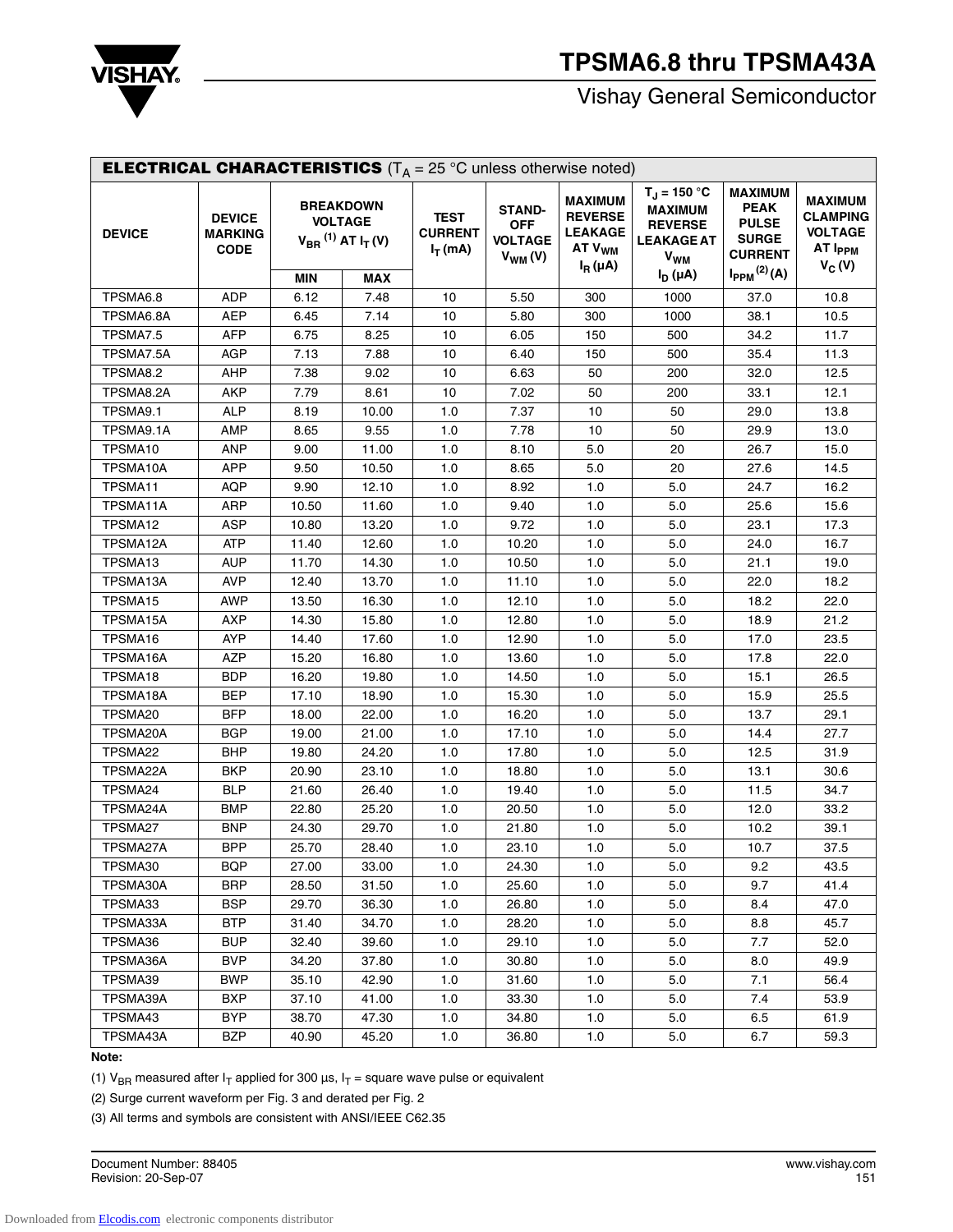Vishay General Semiconductor



| <b>ORDERING INFORMATION (Example)</b> |                 |                               |                      |                                    |  |  |  |
|---------------------------------------|-----------------|-------------------------------|----------------------|------------------------------------|--|--|--|
| <b>PREFERRED P/N</b>                  | UNIT WEIGHT (a) | <b>PREFERRED PACKAGE CODE</b> | <b>BASE QUANTITY</b> | <b>DELIVERY MODE</b>               |  |  |  |
| TPSMA6.8AHE3/61T <sup>(1)</sup>       | 0.064           | 611                           | 1800                 | 7" diameter plastic tape and reel  |  |  |  |
| TPSMA6.8AHE3/5AT <sup>(1)</sup>       | 0.064           | 5AT                           | 7500                 | 13" diameter plastic tape and reel |  |  |  |

**Note:**

(1) Automotive grade AEC Q101 qualified

## **RATINGS AND CHARACTERISTICS CURVES**

 $(T_A = 25 \degree C$  unless otherwise noted)



Figure 1. Peak Pulse Power Rating Curve

0 50 100 100 75 50 25 0 150 200  $T_J$  - Initial Temperature (°C) Peak Pulse Po wer (PPP) or Current (IPP) Derating in Percentage,  $\delta$ 

Figure 2. Pulse Power or Current vs. Initial Junction Temperature



Figure 3. Pulse Waveform



Figure 4. Typical Junction Capacitance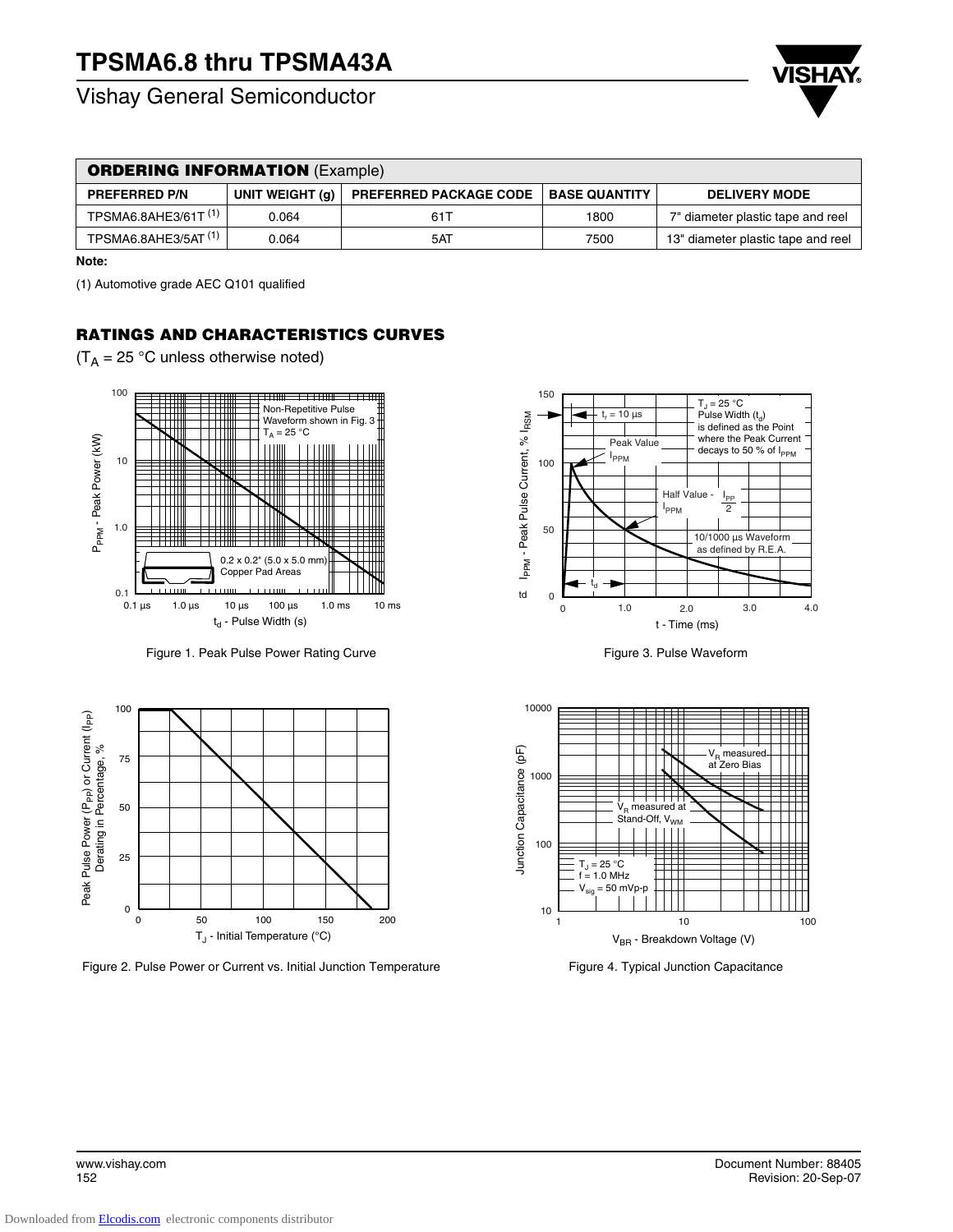

# **TPSMA6.8 thru TPSMA43A**

## Vishay General Semiconductor



Figure 5. Maximum Non-Repetitive Peak Forward Surge Current

### **PACKAGE OUTLINE DIMENSIONS** in inches (millimeters)